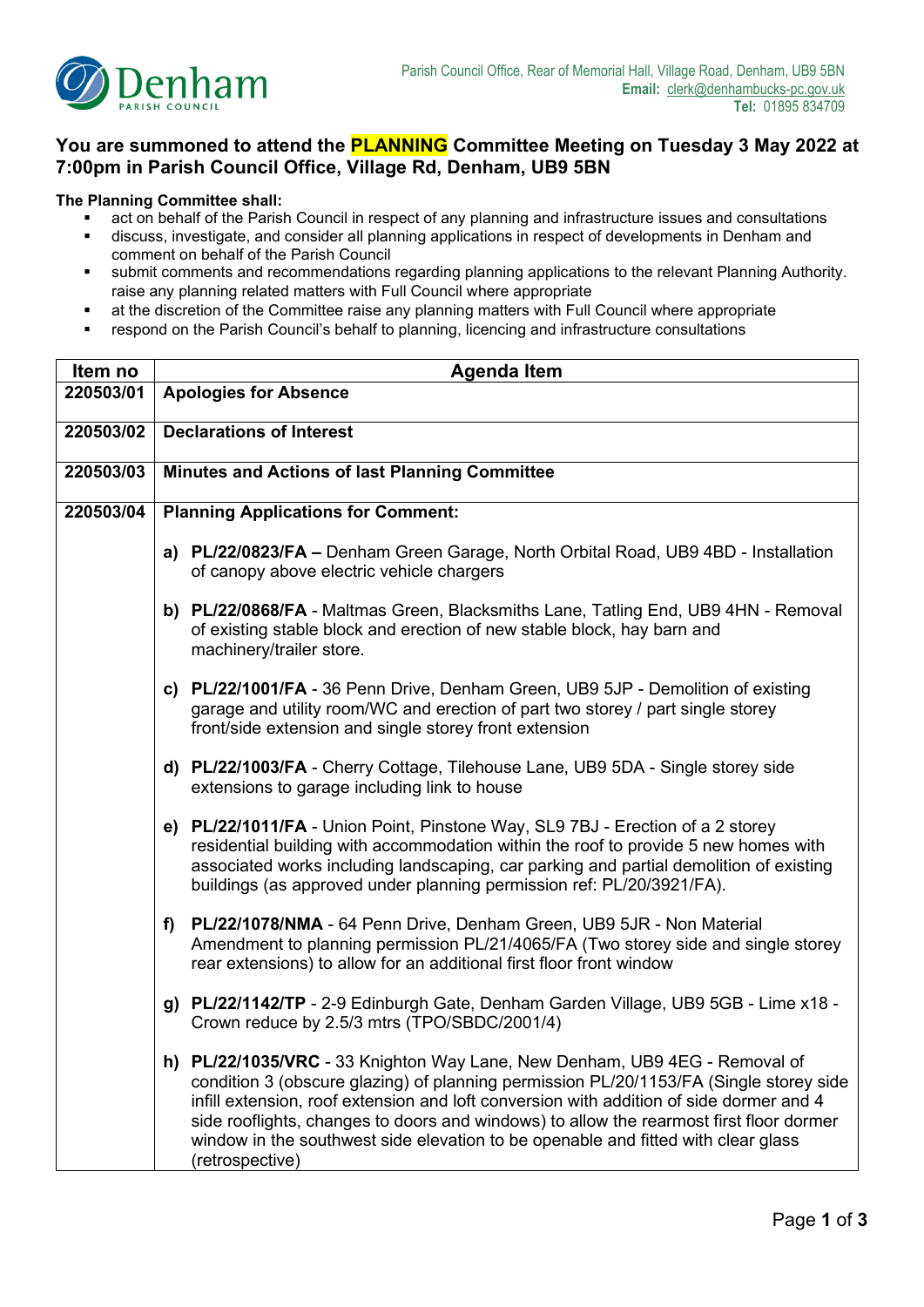|           |                                                                                                                                                                                                                                                                   | i) PL/22/1118/FA - Tylings, Tilehouse Lane, Denham, UB9 5DD - Single storey rear<br>extension and alterations to some windows and doors                                                                                                                                                                                                                                                                                                                                                                                                                                                                                                                                                            |  |  |  |
|-----------|-------------------------------------------------------------------------------------------------------------------------------------------------------------------------------------------------------------------------------------------------------------------|----------------------------------------------------------------------------------------------------------------------------------------------------------------------------------------------------------------------------------------------------------------------------------------------------------------------------------------------------------------------------------------------------------------------------------------------------------------------------------------------------------------------------------------------------------------------------------------------------------------------------------------------------------------------------------------------------|--|--|--|
|           | <b>PL/22/1124/FA</b> - 49A Lower Road, Higher Denham, UB9 5ED - Single storey infill front<br>j)<br>extension, garage conversion, raised flat roof over single storey front projections,<br>removal of chimney and alterations to ground floor rear windows/doors |                                                                                                                                                                                                                                                                                                                                                                                                                                                                                                                                                                                                                                                                                                    |  |  |  |
|           |                                                                                                                                                                                                                                                                   | k) PL/22/1197/HB - Wrango Hall, Village Road, UB9 5BH - "Listed Building Consent for<br>internal works for repair to stone floor, new chimney piece and stone hearth slab, 2<br>new double door leaves, new screen window, reinstatement of truncated north chimney<br>stack (part retrospective), glazing of loft opening in west gable and wood fibre<br>insulation and refixing the loft door externally"                                                                                                                                                                                                                                                                                       |  |  |  |
|           |                                                                                                                                                                                                                                                                   | I) PL/22/1235/FA - Woodside House, 22A Woodhurst Drive, Denham Green, UB9 5LL -<br>Two storey side, part two, part single storey rear extensions and new wood board<br>fencing fronting Woodhurst Drive                                                                                                                                                                                                                                                                                                                                                                                                                                                                                            |  |  |  |
|           |                                                                                                                                                                                                                                                                   | m) PL/22/0173/HB - Buckinghamshire Golf Club, Denham Court Drive, UB9 5PG - Listed<br>Building Consent Application for extension and alterations to clubhouse including<br>single storey extension to create a new entrance area with lockers, pro shop, orangery,<br>reception and lounge area. Reconfiguration of ground, mezzanine and first floor areas,<br>conversion of detached refuse building to a swing studio, changes to windows and<br>doors and alterations to the vehicle/servicing drop off area with driveway resurfacing.<br>The application has now been amended in the following way:<br>Change to rooflight to Japanese Baths. Brick wall housing existing rooflight altered. |  |  |  |
|           |                                                                                                                                                                                                                                                                   | n) PL/22/0172/FA - Buckinghamshire Golf Club, Denham Court Drive, UB9 5PG -<br>Extension and alterations to clubhouse including single storey extension to create a<br>new entrance area with lockers, pro shop, orangery, reception and lounge area.<br>Reconfiguration of ground, mezzanine and first floor areas, conversion of detached<br>refuse building to a swing studio, changes to windows and doors and alterations to the<br>vehicle/servicing drop off area with driveway resurfacing.<br>The application has now been amended in the following way:<br>Change to rooflight to Japanese Baths. Brick wall housing existing rooflight altered.                                         |  |  |  |
|           |                                                                                                                                                                                                                                                                   | o) PL/21/4908/FA - Buckinghamshire Golf Club, Denham Court Drive, UB9 5PG -<br>Erection of a starters hut, halfway house and two access gates.<br>The application has now been amended in the following way:<br>A formal pedestrian access has been re-instated beside the proposed West Gate and<br>retained at the South Gate.                                                                                                                                                                                                                                                                                                                                                                   |  |  |  |
|           |                                                                                                                                                                                                                                                                   | p) PL/22/0591/VRC - Anoopam Mission, Brahmajyoti, The Lea, Western Avenue,<br>Denham, Buckinghamshire UB9 4NA - Variation of condition 3 (Restriction to use for<br>religious purposes by Anoopam Mission) of application PL/21/1578/VRC relating to<br>variations of the original planning permission 13/01166/FUL (Redevelopment of site to<br>provide new mission comprising temple, accommodation building, dining hall and<br>offices. Landscape works including creation of new pond.) to allow use of facilities by<br>other faith groups.                                                                                                                                                  |  |  |  |
| 220503/05 |                                                                                                                                                                                                                                                                   | <b>Permitted Development Applications for Comment:</b>                                                                                                                                                                                                                                                                                                                                                                                                                                                                                                                                                                                                                                             |  |  |  |
|           |                                                                                                                                                                                                                                                                   | a) PL/22/1334/PNE - Hollybush Farm, Hollybush Lane, UB9 4HG - Notification under The<br>Town and Country Planning (General Permitted Development) Order 2015, Schedule<br>2, Part 1, Class A for: single storey rear extensions (depth extending from the original<br>rear wall of 8 metres, maximum height 4 metres, eaves height 4 metres)                                                                                                                                                                                                                                                                                                                                                       |  |  |  |